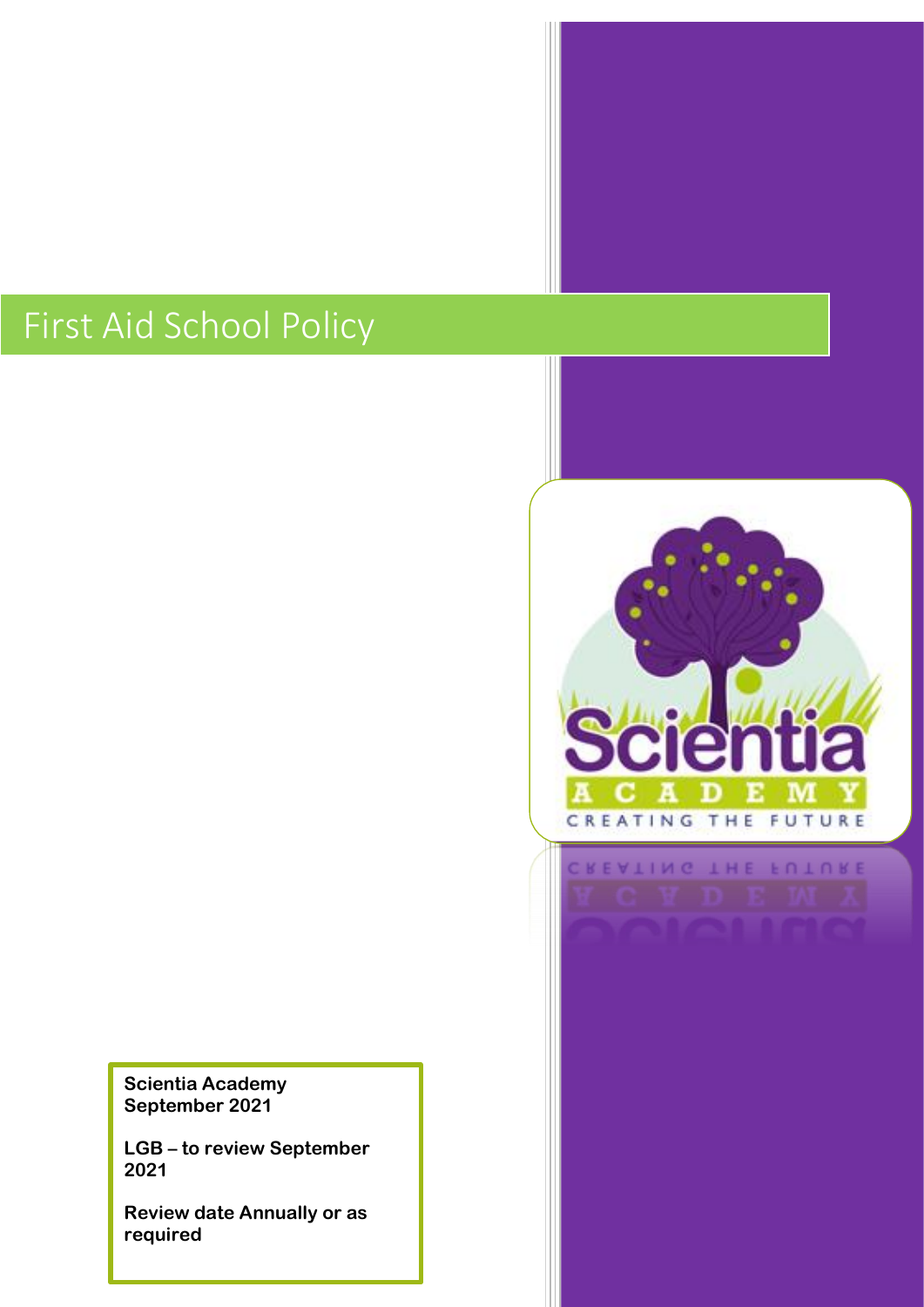# **Contents: Statement of intent**

- 1. Legal Framework
- 2. Roles and responsibilities
- 3. First aid provision
- 4. First aiders
- 5. Automated external defibrillators (AEDs)
- 6. Emergency procedures
- 7. Reporting accidents and record keeping
- 8. Offsite visits and events
- 9. Storage of medicine
- 10. Illnesses and allergies
- 11. Consent
- 12. Monitoring and review

## **Appendices**

Appendix 1 – First Aid Procedures During the Coronavirus (COVID-19) Pandemic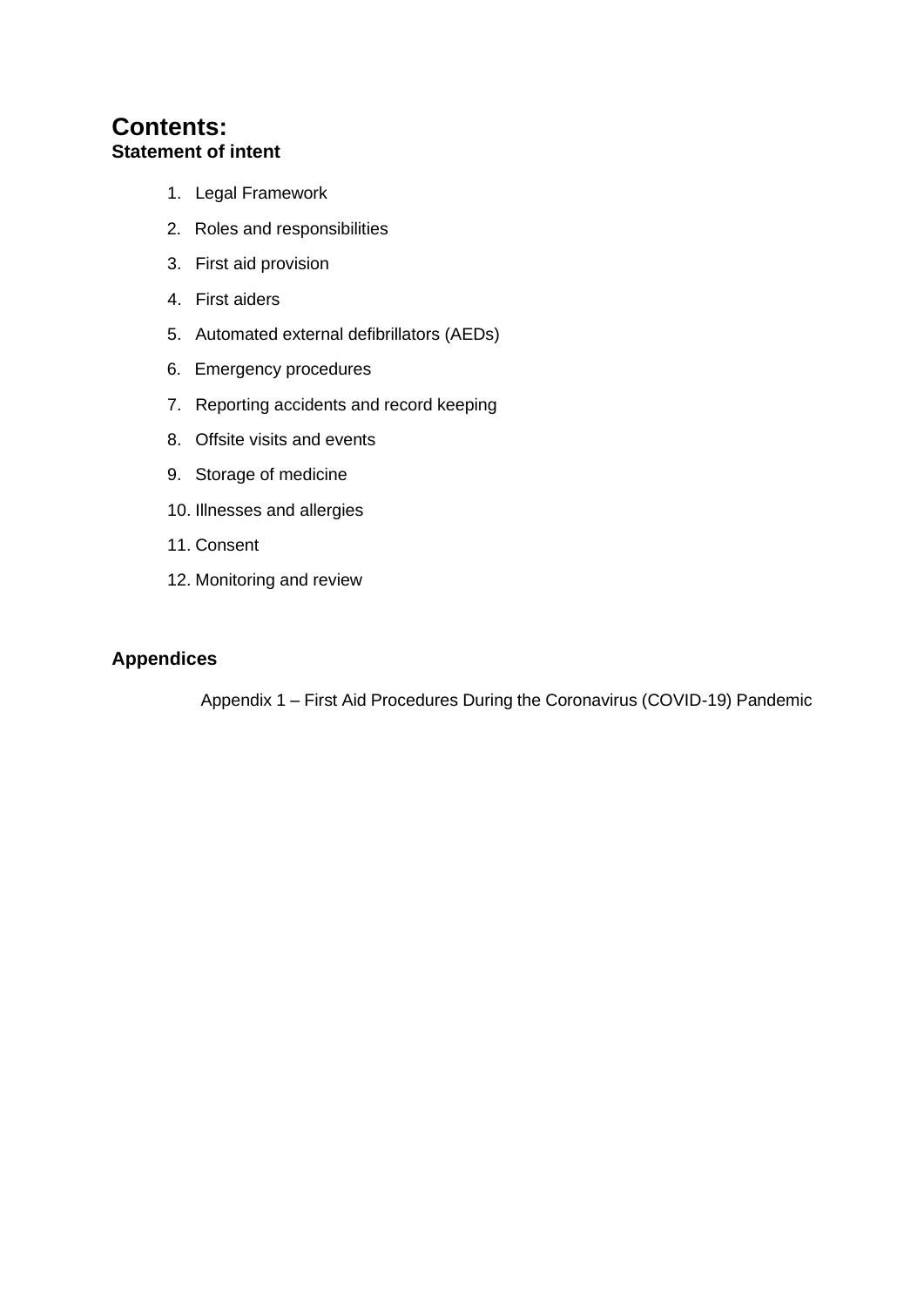# **Statement of Intent**

Scientia Academy is committed to providing emergency first aid provision in order to deal with accidents and incidents affecting staff, pupils and visitors. The arrangements within this policy are based on the results of a suitable and sufficient risk assessment carried out by the school in regard to all staff, pupils, and visitors.

The school will take every reasonable precaution to ensure the safety and wellbeing of all staff, pupils and visitors.

This policy aims to:

- Ensure that the school has adequate, safe and effective first aid provision for every pupil, member of staff and visitor to be well looked after in the event of any illness, accident or injury, no matter how major or minor.
- Ensure that staff and pupils are aware of the procedures in the event of any illness, accident or injury.
- Ensure that medicines are only administered at the school when express permission has been granted for this.
- Ensure that all medicines are appropriately stored.
- Promote effective infection control.

Nothing in this policy will affect the ability of any person to contact the emergency services in the event of a medical emergency. For the avoidance of doubt, staff should dial 999 in the event of a medical emergency before implementing the terms of this policy and make clear arrangements for liaison with ambulance services on the school site.

| Signed by:   |                           |       |
|--------------|---------------------------|-------|
|              | Headteacher               | Date: |
|              | <b>Chair of Governors</b> | Date: |
|              |                           |       |
| Review date: |                           |       |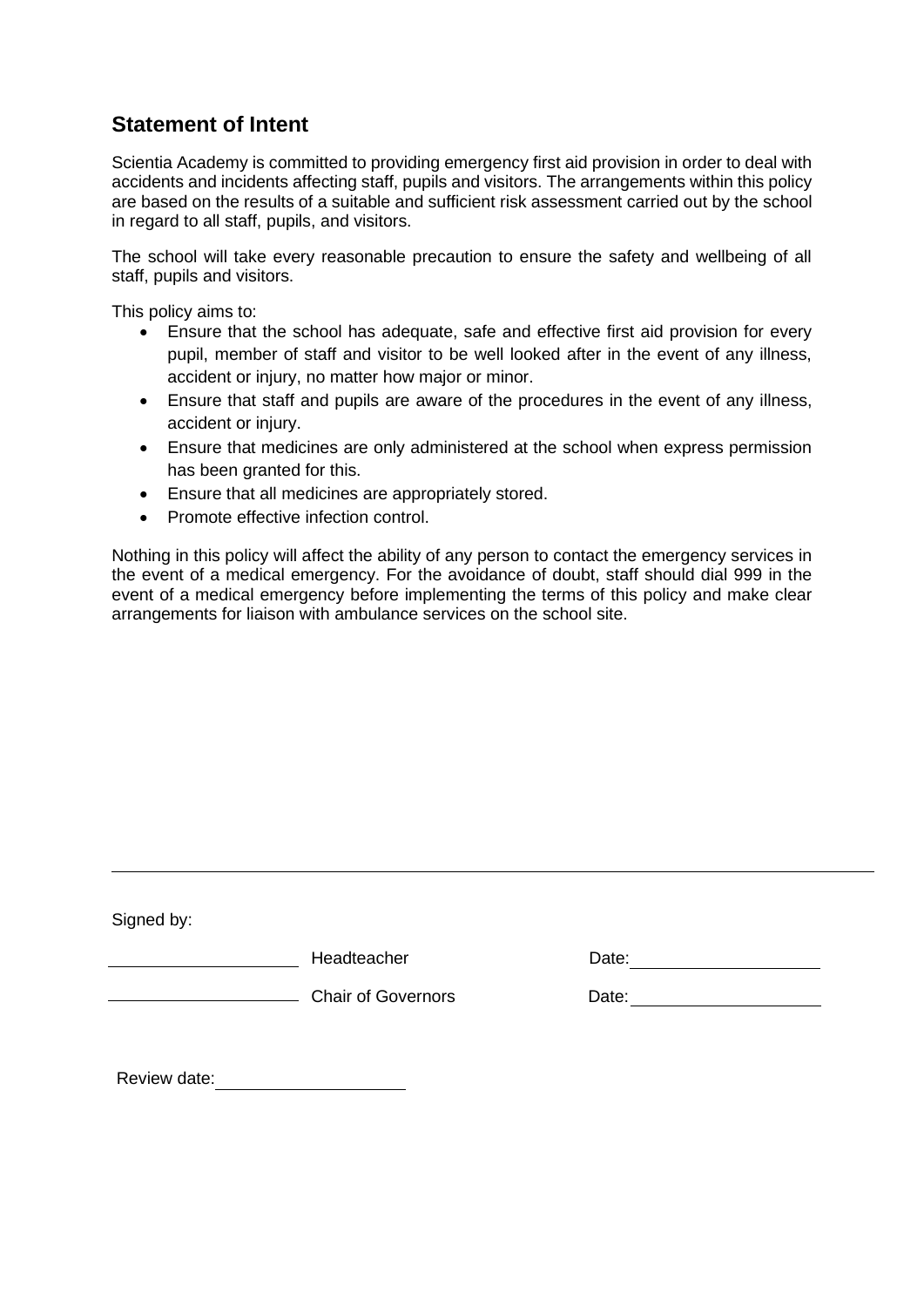## **1. Legal Framework**

This policy has due regard to legislation and statutory guidance, including, but not limited to, the following:

- Health and Safety at Work etc. Act 1974
- The Health and Safety (First Aid) Regulations 1981
- The Management of Health and Safety at Work Regulations 1999
- The Reporting of Injuries, Diseases and Dangerous Occurrences Regulations (RIDDOR) 1995
- DfE (2015) 'Supporting pupils at school with medical conditions'
- DfE (2000) 'Guidance on first aid for schools'
- DfE (2019) 'Automated external defibrillators (AEDs)'
- DfE (2017) 'Statutory framework for the early years foundation stage'

The policy is implemented in conjunction with the following school policies:

- Health and Safety Policy
- Pupils with Medical Conditions and Administration of Medication Policy
- Information and Records Retention Policy
- Allergen and Anaphylaxis Policy\*
- Behavioural Policy
- Child Protection and Safeguarding Policy
- Lone Working Policy
- Educational Visits and School Trips Policy

#### **2. Roles and Responsibilities**

The Governing Body is responsible for:

- The overarching development and implementation of this policy and all corresponding procedures.
- Ensuring that the relevant risk assessments, and assessments of the first aid needs of the school specifically, have been conducted.
- Ensuring that there is a sufficient number of appointed first aiders within the school based upon these assessments.
- Ensuring that there are procedures and arrangements in place for first aid during off-site or out-of-hours activities, e.g. educational visits or parents' evenings.
- Ensuring that insurance arrangements provide full cover for any potential claims arising from actions of staff acting within the scope of their employment.
- Ensuring that appropriate and sufficient first aid training is provided for staff and ensuring that processes are in place to validate that staff who have undertaken training have sufficient understanding, confidence and expertise in carrying out first aid duties.
- Ensuring that adequate equipment and facilities are provided for the school site.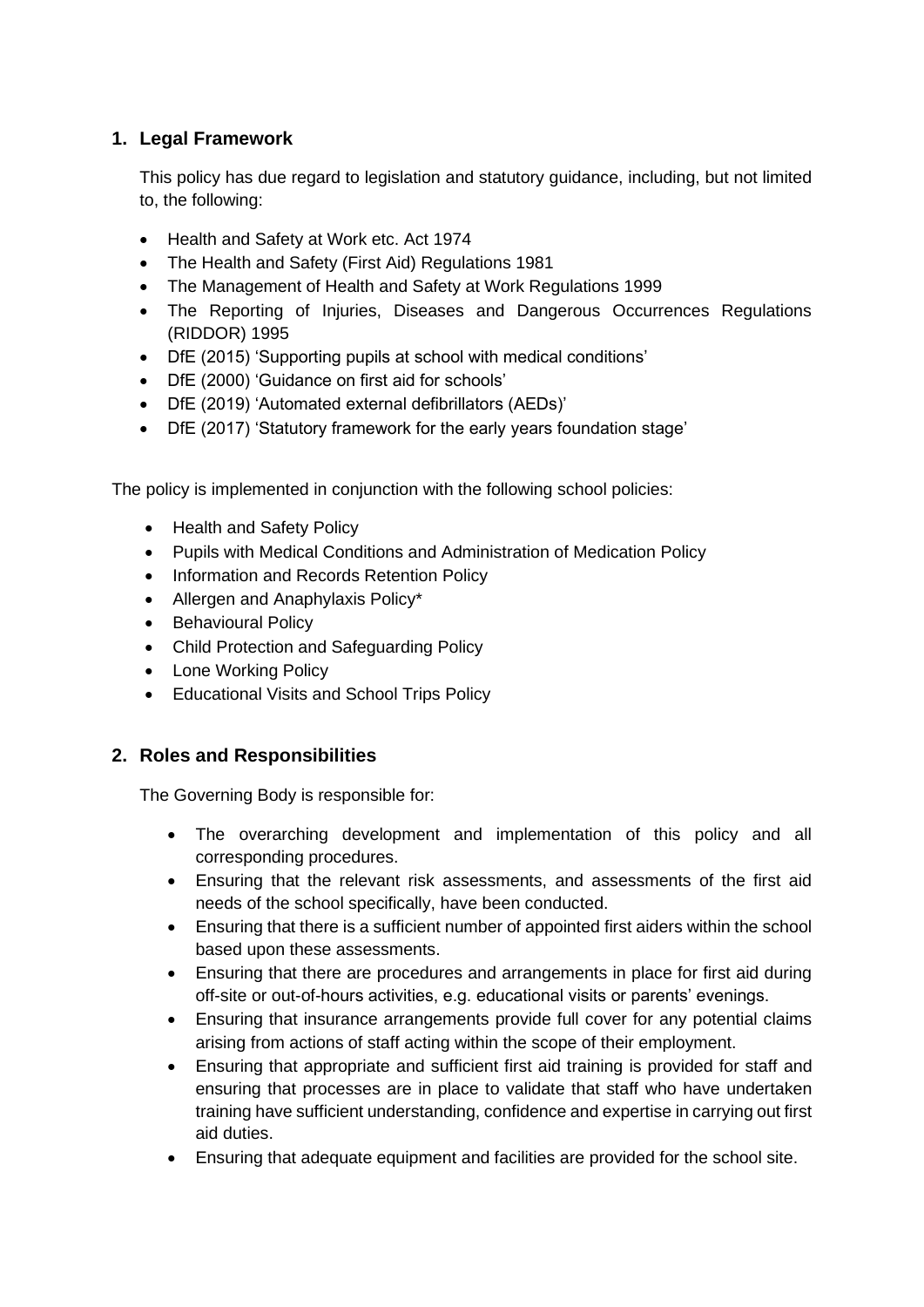- Ensuring that first aid provision for staff does not fall below the required standard and that provision for pupils and others complies with the relevant legislation and guidance.
- Ensuring that an 'appointed person' is selected from amongst staff to take the lead in first aid arrangements and procedures for the school.

The Headteacher is responsible for:

- The development and implementation of this policy and its related procedures.
- Ensuring that all staff and parents are made aware of the school's policy and arrangements regarding first aid.
- Ensuring that all staff are aware of the locations of first aid equipment and how it can be accessed, particularly in the case of an emergency.
- Ensuring that all pupils and staff are aware of the identities of the school first aiders and how to contact them if necessary.

Staff are responsible for:

- Ensuring that they have sufficient awareness of this policy and the outlined procedures, including making sure that they know who to contact in the event of any illness, accident, or injury.
- Endeavouring at all times to secure the welfare of the pupils at school.
- Making pupils aware of the procedures to follow in the event of illness, accident or injury.

First Aid Staff are responsible for:

- Completing and renewing training as dictated by Scientia Academy.
- Ensuring that they are comfortable and confident in administering first aid.
- Ensuring that they are fully aware of the content of this policy and any procedures for administering first aid, including emergency procedures.

The Appointed Person (s) are responsible for:

- Overseeing the school's first-aid arrangements.
- Taking charge when someone is injured or becomes ill.
- Looking after the first-aid equipment, e.g. restocking the first aid container.
- Ensuring that an ambulance or other professional medical help is summoned when appropriate.
- Partaking in emergency first aid training, and refresher training where appropriate, to ensure they have knowledge of:
	- What to do in an emergency.
	- Cardiopulmonary resuscitation.
	- First aid for the unconscious casualty.
	- First aid for the wounded or bleeding.
	- Maintaining injury and illness records as required.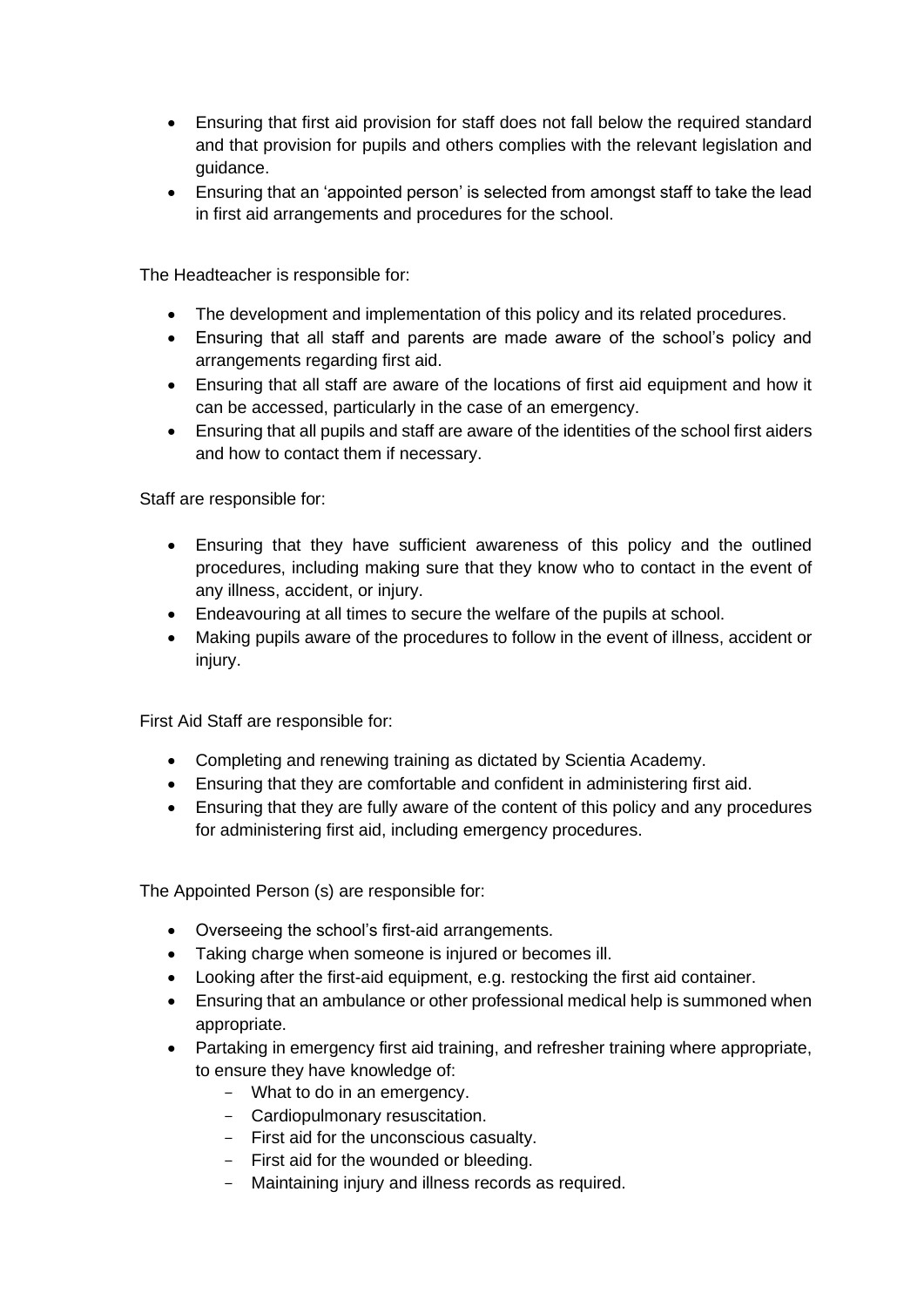## **3. First Aid Provision**

The school will routinely re-evaluate its first aid arrangements, at least annually, to ensure that these arrangements continue to be appropriate for hazards and risks on the school premises, the size of the school, the needs of any vulnerable individuals onsite, and the nature and distribution of pupils and staff throughout the school.

The school will have suitably stocked first aid boxes in line with the assessment of needs.

Where there is no special risk identified, a minimum provision of first aid items will be as follows:

- A leaflet giving general advice on first aid
- 20 individually wrapped sterile adhesive dressings, of assorted sizes
- 2 sterile eye pads
- 4 individually wrapped triangular bandages, preferably sterile
- 6 safety pins
- 6 medium-sized (approximately 12cm x 12cm) individually wrapped sterile unmedicated wound dressings
- 2 large-sized (approximately 18cm x 18cm) individually wrapped sterile unmedicated wound dressings
- 1 pair of disposable gloves

All first aid containers / bags will be identified by a white cross on a green background.

The appointed person will routinely examine the contents of first aid boxes, including any mobile first aid boxes for offsite use – these will be frequently checked and restocked as soon as possible after use. Items will be safely discarded after the expiry date has passed.

First aid boxes are in the following areas:

- **In every classroom**
- **Halls**
- **Medical Room**
- **Staff Room**
- **Conference Room**
- **Design and Technology Room**

#### **4. First Aiders**

The main duty of a Paediatric First Aider will be to administer immediate first aid to pupils.

The main duties of a First Aider at Work will be to administer immediate first aid to staff or visitors, and to ensure that an ambulance or other professional medical help is called when necessary.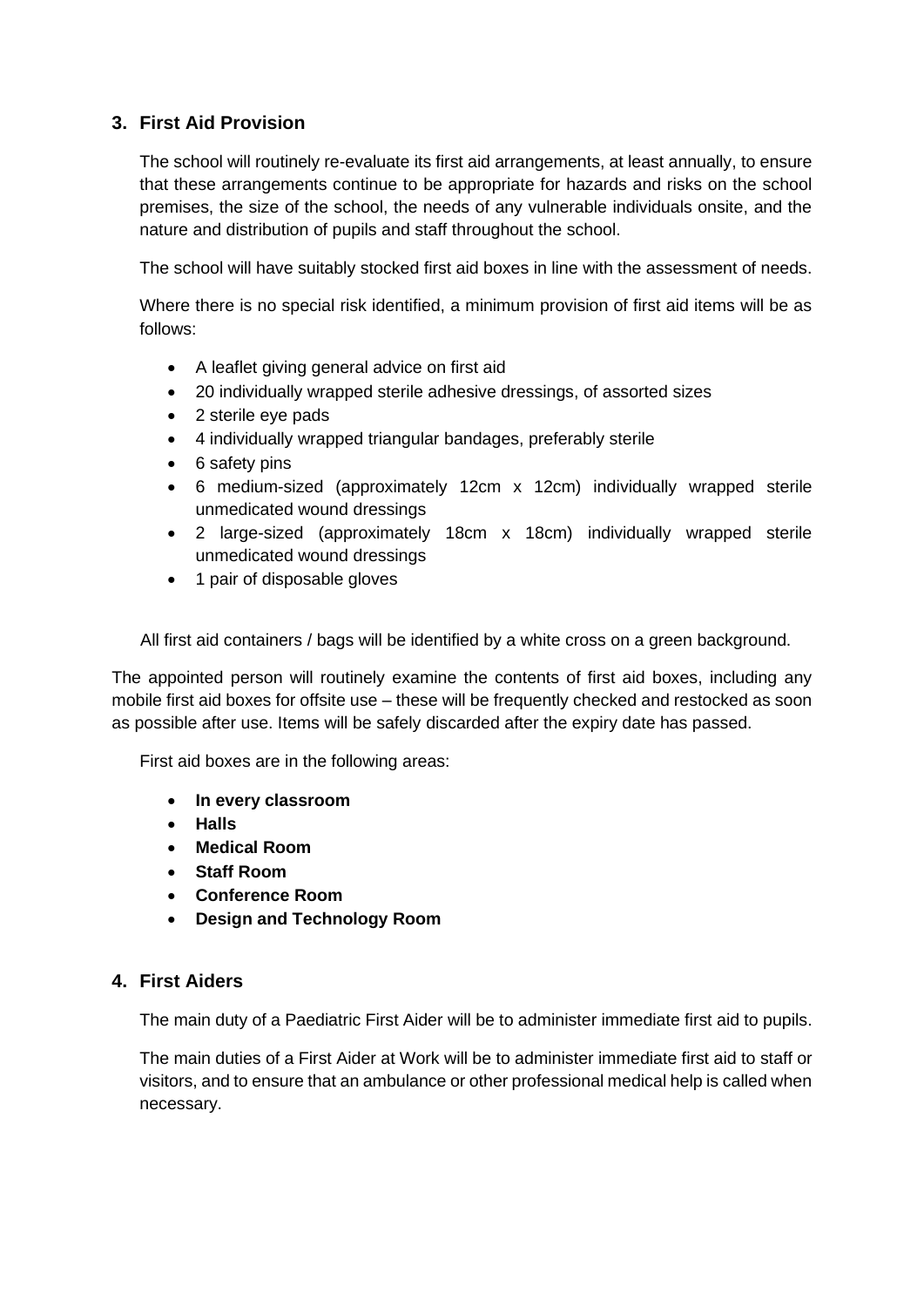The school will ensure that all first aiders hold a valid certificate of competence, issued by an HSE-approved organisation, and that refresher training and retesting of competence is arranged for first aiders within the school before certificates expire.

The school will be mindful that many standard first aid at work training courses do not include resuscitation procedures for children and will consequently ensure that appropriate training is secured for first-aid personnel where this has not already been obtained.

First aiders will ensure that their first aid certificates are kept up-to-date through liaison with the School Business Manager.

Each classroom's first aiders will be responsible for ensuring all first aid kits are properly stocked and maintained. The first aid appointed person will be responsible for maintaining supplies.

First aid notices will be clearly displayed throughout the school with information on the names and locations of first aiders to ensure that pupils and staff know who they must contact in the event of illness or injury.

| <b>Name</b>          | <b>Contact</b>                            | <b>Location</b>        | Date of first aid<br>qualification |
|----------------------|-------------------------------------------|------------------------|------------------------------------|
| <b>Thomas Cotton</b> | Thomas.cotton@scientia-<br>academy.org.uk | Site Manager<br>Office | <b>July 2019</b>                   |
| <b>Helen Cotton</b>  | Helen.cotton@scientia-<br>academy.org.uk  | <b>Admin Office</b>    | August 2021                        |

The current first aid appointed person(s) are:

The school will ensure that there is always a sufficient number of first-aid personnel available on site at all times to provide adequate cover to all areas of the school.

**EYFS Only** - In line with government guidance, and taking into account staff : child ratios, the school will ensure that there is at least **one** member of staff with a current and full Paediatric First Aid (PFA) certificate on the premises and available at all times when pupils are present, and accompanying pupils on any and all outings taken.

All staff members will be made aware that agreeing to become a first aider for the school is strictly on a voluntary basis and that they should never feel pressured to take on this role.

When selecting first aiders, the school will follow the criteria laid out in government guidance, considering the individual's:

- Reliability and communication skills.
- Aptitude and ability to absorb new knowledge and learn new skills.
- Ability to cope with stressful and physically demanding emergency procedures.
- Normal duties a first aider must be able to leave to go immediately to an emergency.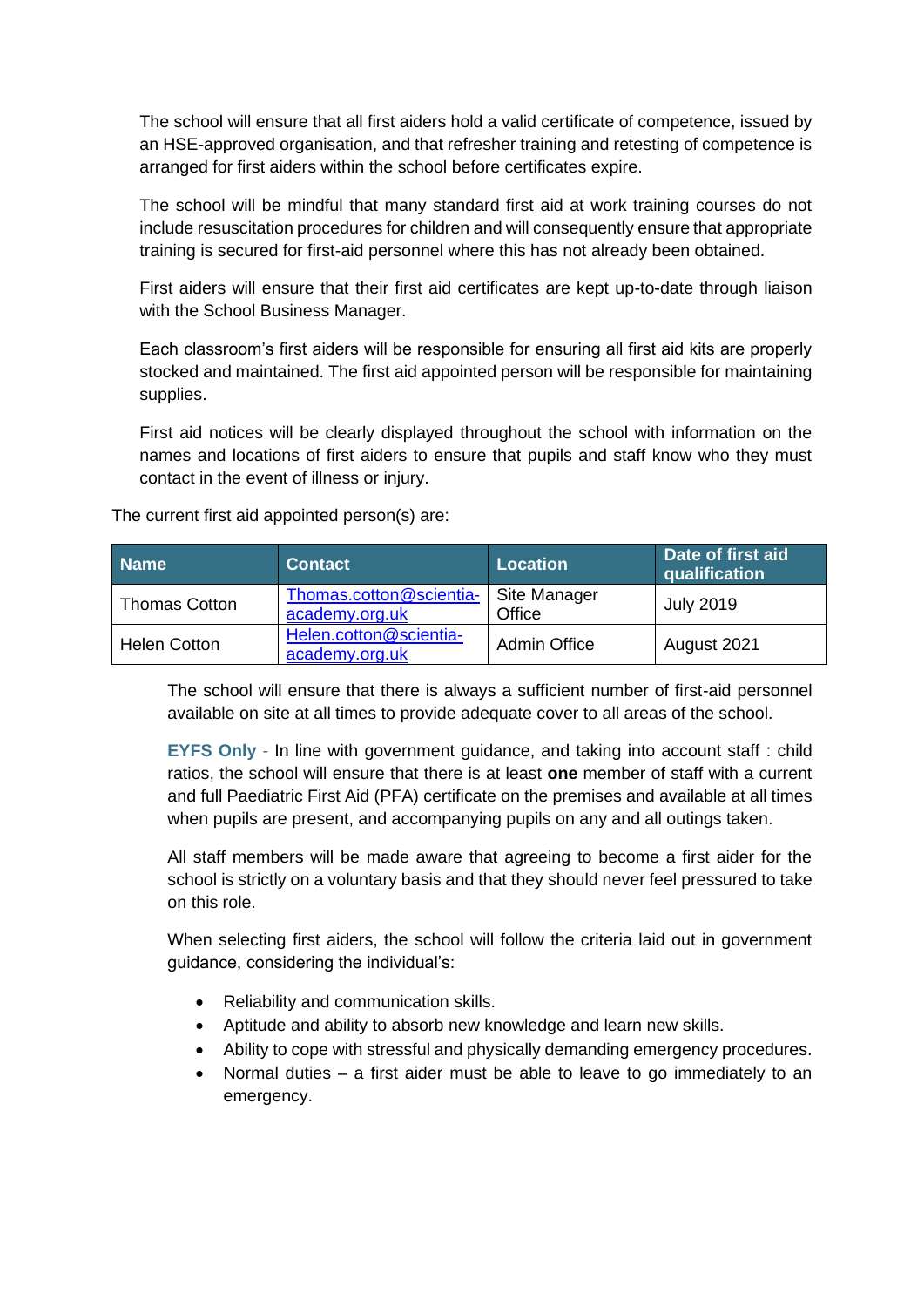## **5. Automated External Defibrillators (AEDs)**

The school has purchased an AED, which is in the medical room.

Where the use of the AED is required, individuals will follow the step-by-step instructions displayed on the device. A general awareness briefing session, to promote the use of AEDs, will be provided to staff on an annual basis, and usually during the first INSET session of the academic year. Use of the AED will be promoted to pupils during PSHE lessons.

#### **6. Emergency Procedures**

If an incident, illness or injury occurs, the member of staff in charge will assess the situation and decide on the appropriate course of action, which may involve calling for an ambulance immediately or calling for a first aider.

If called, a first aider will assess the situation and take charge of administrating first aid. If the first aider does not consider that they can adequately deal with the presenting condition by the administration of first aid, then they will arrange for the injured person to access appropriate medical treatment without delay.

Where an initial assessment by the first aider indicates a moderate to serious injury has been sustained, or the individual has become seriously unwell, a responding staff member will call 999 immediately.

Where necessary, a trained staff member will administer emergency help and first aid to all injured persons. The purpose of this is to keep the victim alive and, if possible, comfortable, before professional medical help arrives. In some situations, immediate action can prevent the accident from becoming increasingly serious, or from involving more victims.

Where the seriously injured or unwell individual is a pupil, the following process will be followed:

- A responding staff member calls 999 immediately and follows the instructions of the operator – this may include the administering of emergency first aid.
- Where an ambulance is required, a staff member accompanies the pupil in the ambulance and calls the pupil's parents / carers as soon as possible to inform them of the course of action taken. The staff member remains with the pupil at the hospital until a parent / carer arrives.
- Where an ambulance is not required, but medical attention is needed, the pupil's parents / carers are called and asked to collect their child and to seek medical treatment.
- The school will ensure that no further injury can result from any incidents that occur, either by making the scene of the incident safe, or (if they are fit to be moved) by removing injured persons from the scene.
- Responding staff members will see to any pupils who may have witnessed the incident or its aftermath and who may be worried or traumatised, despite not being directly involved. These pupils will be escorted from the scene of the incident and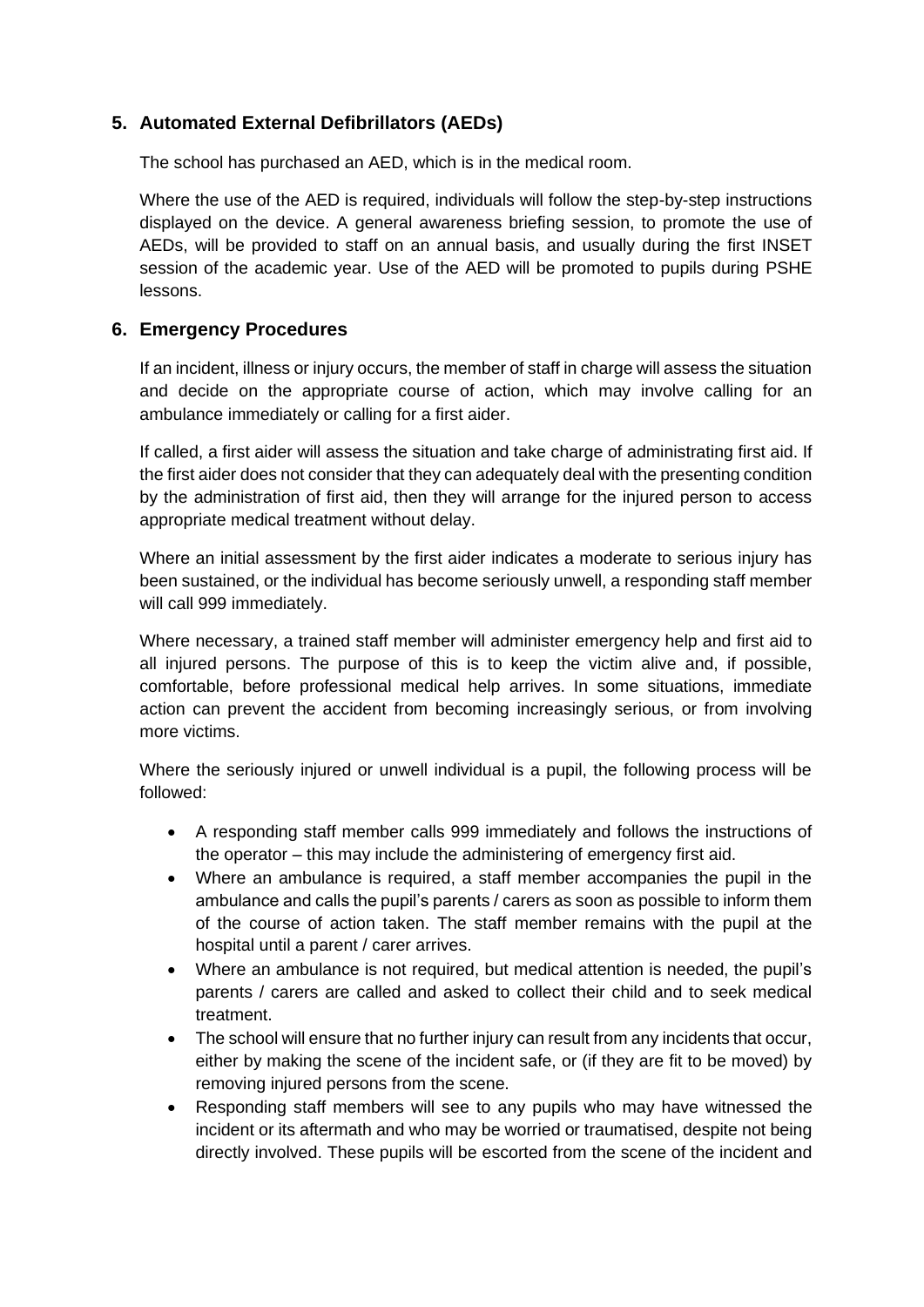comforted. Younger or more vulnerable pupils may need parental support to be called immediately.

Once the above action has been taken, details of the incident will be reported promptly to:

- The Headteacher.
- The Parent / Carers

## **7. Reporting Accidents and Record Keeping**

In the event of incident or injury to a pupil, a parent / carer will be informed as soon as practicable. In the event of a serious injury or an incident requiring emergency medical treatment, the school office will telephone the pupil's parents / carers as soon as possible. Parents / carers will be informed by email of any injury whether minor or major.

A list of emergency contacts will be kept in the school office and on Arbor (MIS system)

The First Aider who has administered first aid will ensure that records are kept of any injuries, accidents or illnesses, as well as any first aid treatment that is given – this will include:

- The date, time and place of the incident.
- The name and class of the injured or ill person.
- Details of the injury or illness and what first aid was given.
- What happened to the person immediately afterwards, e.g. whether they were sent home or went back to class.
- Name and signature of the first aider or person dealing with the incident.

All first aid forms are to be completed on Medical Tracker.

All children who are treated for first aid on site, will be given a sticker along with a wristband so that the members of staff in the room can monitor them in case their injuries get worse. This will also allow parents/carers who collect them know that the have received first aid.

The Headteacher along with the Appointed Person(s) will ensure that any injury or accident that must be reported to the HSE or Reach2 under RIDDOR obligations is reported in a timely and detailed manner.

All records will be filed and stored in line with the Information and Records Retention Policy.

#### **8. Offsite Visits and Events**

Before undertaking any offsite visits or events, the teacher organising the trip or event will assess the level of first aid provision required by undertaking a suitable and sufficient risk assessment of the visit or event and the persons involved.

For more information about the school's educational visit requirements, please see the Educational Visits and School Trips Policy.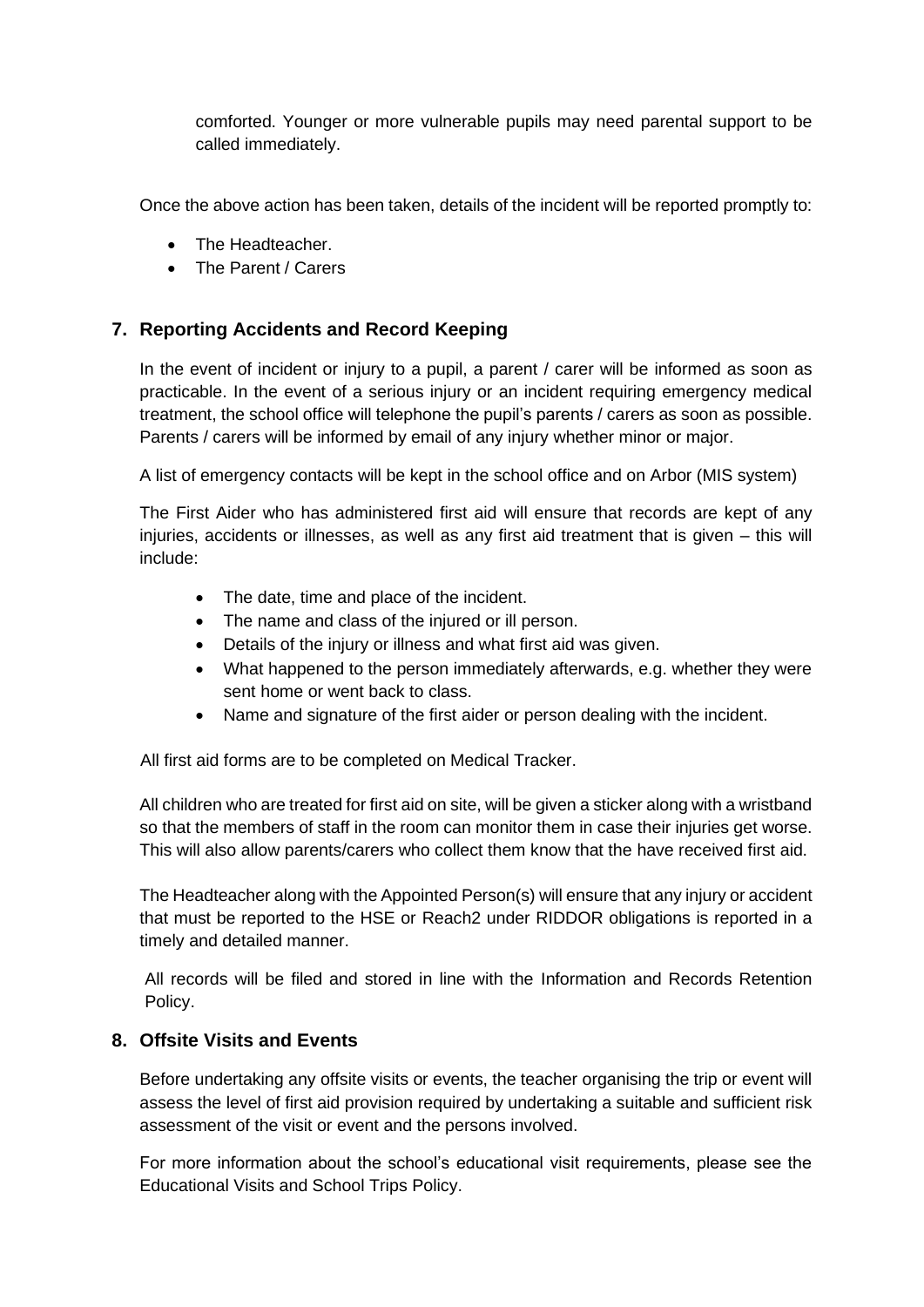#### **9. Storage of Medication**

Medicines will be stored securely and appropriately in accordance with individual product instructions, apart from EpiPen's and Asthma Medication which is to be stored in the class medication box. Medicines will be stored in the original container in which they were dispensed, together with the prescriber's instructions for administration, and properly labelled, showing the name of the patient, the date of prescription and the date of expiry of the medicine.

Medicine brought in by pupils will be returned to their parents / carers for safe disposal when they are no longer required or have expired.

An emergency supply of medication will be available for pupils with medical conditions that require regular medication or potentially lifesaving equipment, e.g. an EpiPen.

Parents / carers will advise the school when a child has a chronic medical condition or severe allergy so that an IHP can be implemented and staff can be trained to deal with any emergency in an appropriate way. Examples of this include epilepsy, diabetes and anaphylaxis. A disclaimer will be signed by the parents in this regard.

#### **10. Illnesses and Allergies**

When a pupil becomes ill during the school day, their parent / carer will be contacted and asked to pick their child up as soon as possible.

Pupils waiting to be collected due to illness will wait in the medical room until their parent / carer arrives and will always be monitored by a first aider.

Where a pupil has an allergy, this will be addressed via the school's Allergen and Anaphylaxis Policy.

#### **11. Consent**

Parents / carers will be asked to complete and sign a admission form when their child is admitted to the school, which includes emergency numbers, alongside details of allergies and chronic conditions – these forms will be updated at the start of each school year.

Staff do not act 'in loco parentis' in making medical decisions as this has no basis in law. Staff will always aim to act and respond to accidents and illnesses based on what is reasonable under the circumstances and will always act in good faith while having the best interests of the pupil in mind – guidelines will be issued to staff in this regard.

#### **12. Monitoring and Review**

This policy will be reviewed annually by the Governing Body, and any changes communicated to all members of staff.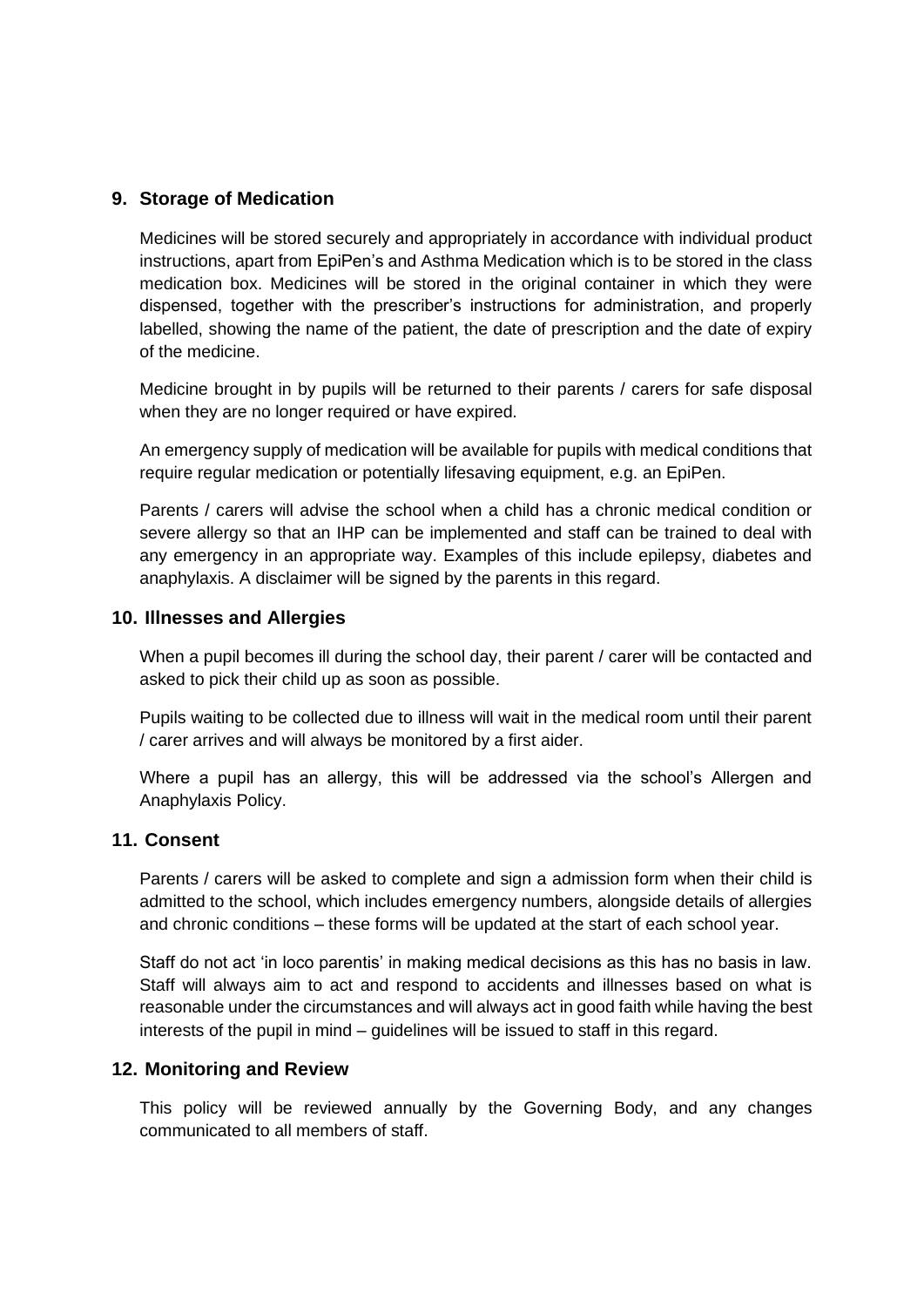Staff will be required to familiarise themselves with this policy as part of their induction programme. Staff will be informed of the arrangements that have been made in connection with the provision of first aid, including the location of equipment, facilities and personnel.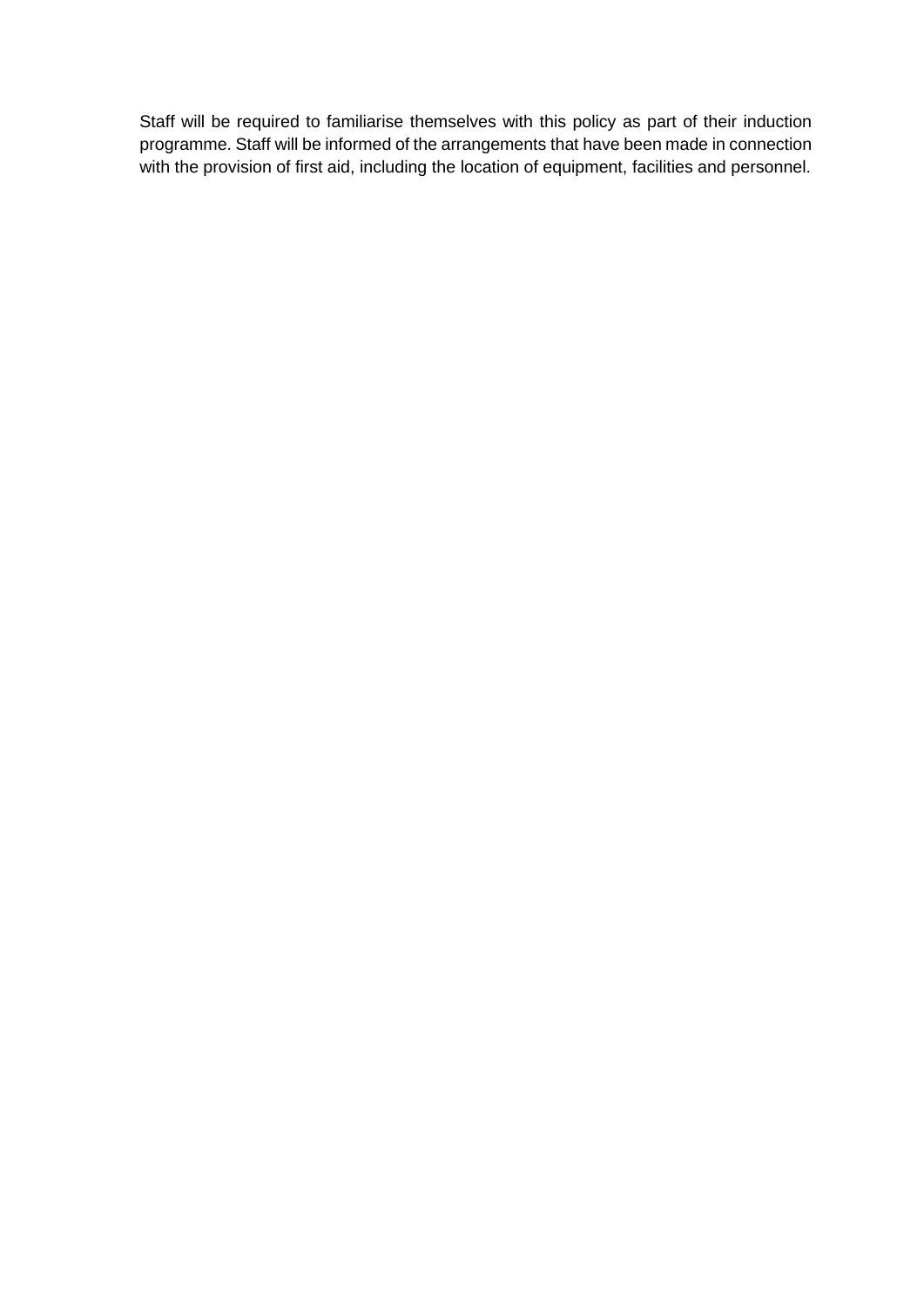# **First Aid Procedures During the Coronavirus (COVID-19) Pandemic**

# **Statement of Intent**

The school aims to act in accordance with the First Aid Policy set out above as much as possible; however, we understand that we must remain compliant with the relevant first aid legislation while the school observes social distancing and infection control guidelines during the coronavirus (COVID-19) pandemic. This appendix sets out what additional actions the school is taking.

The information in this appendix is under constant review and kept up-to-date to reflect any changes to national or local guidance.

## **1. Legal Framework**

This appendix has due regard to the relevant statutory guidance, including, but not limited to, the following:

- HSE (2020) 'First aid during the coronavirus (COVID-19) pandemic'
- DfE (2021) 'Schools coronavirus (COVID-19) operational guidance'
- DfE (2021) 'Early years foundation stage: coronavirus disapplication's'

# **2. Enforcing New Procedures**

The school has carried out a risk assessment specific to the provision of first aid during the coronavirus pandemic, considering factors such as the needs of clinically vulnerable individuals. The school has also undertaken a needs assessment to inform any changes to first aid provision, including the number of first aiders needed on site.

These risk assessments are periodically reviewed and kept up-to-date in line with changes to government guidance.

The school ensures that additional first aid procedures are communicated effectively to all pupils. Staff are informed about their legal responsibilities regarding first aid and the additional procedures in place. The school informs parents / carers of any changes to provision outlined in this policy.

The school acknowledges that where conflicts between the relevant legislation and government guidance on managing the coronavirus pandemic arise, the legislation outlined in [section 1](https://reach2-my.sharepoint.com/personal/helen_cotton_scientia-academy_org_uk/Documents/POLICIES%20TO%20DO/First_Aid%20Policy_template.docx#_Legal_framework_1) of the main body of this policy must be followed.

All first aiders shall be informed of the results of the risk assessment to ensure that they are confident with providing the right assistance, including knowing what equipment they can use to minimise the risk of infection transmission.

In line with temporary relaxation of certain legislative requirements due to the restrictions caused by the coronavirus pandemic, the school will use its 'reasonable endeavours' or 'best endeavours' to comply with any relevant relaxed requirements. The school will define these terms as follows: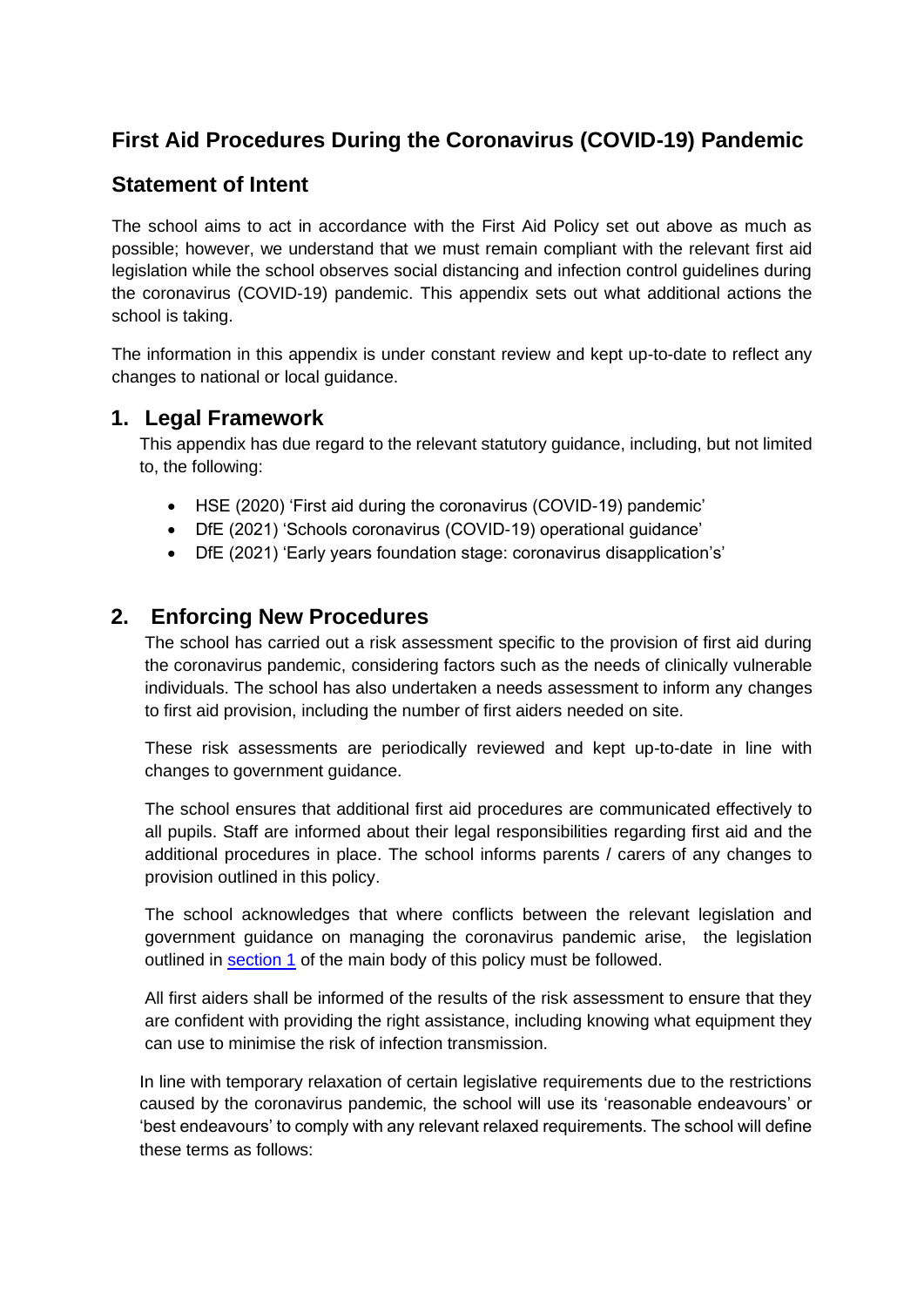- **Reasonable endeavours –** To identify and pursue a reasonable course of action in order to fulfil legislative obligations.
- **Best endeavours** To identify and take all the steps possible within the school's power which could, if successful, ensure that full legislative obligations are met.

# **3. Social Distancing and Infection Control Measures**

When administering first aid, the relevant staff are advised to:

- Wash their hands before and after administering first aid, using soap and water or alcohol-based hand sanitiser.
- Dispose of any waste in a suitable bin.
- Ensure frequently touched surfaces and equipment have been cleaned and disinfected before use.
- Keep at least two metres away from others, where practicable.
- Interact side-by-side where administering first aid requires interaction within a twometre range.
- Minimise the duration of face-to-face contact where side-by-side interaction is not possible.
- Limit the number of people administering first aid in each incident.
- Ensure that all recipients of first aid are kept at least two metres apart from others, e.g. other recipients.
- Ensure that first aid is administered in a designated location, where possible, to minimise the spread of infection and any cleaning requirements.

Staff administering first aid are advised to wear a face covering where a distance of two metres cannot be maintained.

The school acknowledges that the use of PPE is not required to administer first aid in most circumstances, with the exception of instances in which:

- Pupils requiring first aid are displaying symptoms of coronavirus.
- It is necessary to perform aerosol generating procedures, e.g. chest compressions.

## **4. First Aiders**

The school ensures that there is a minimum of one trained First Aider at Work on site during school hours for staff and a minimum of two trained Paediatric First Aiders on site during school hours. That there is a minimum of two trained Paediatric First Aiders on site for the duration of any wrap-around care provision, e.g. a breakfast club.

Where a first aider must be sent home due to showing symptoms of coronavirus, the school ensures that the minimum number of first aiders on site is maintained and arranges cover where necessary.

Where cover must be arranged, the school ensures that: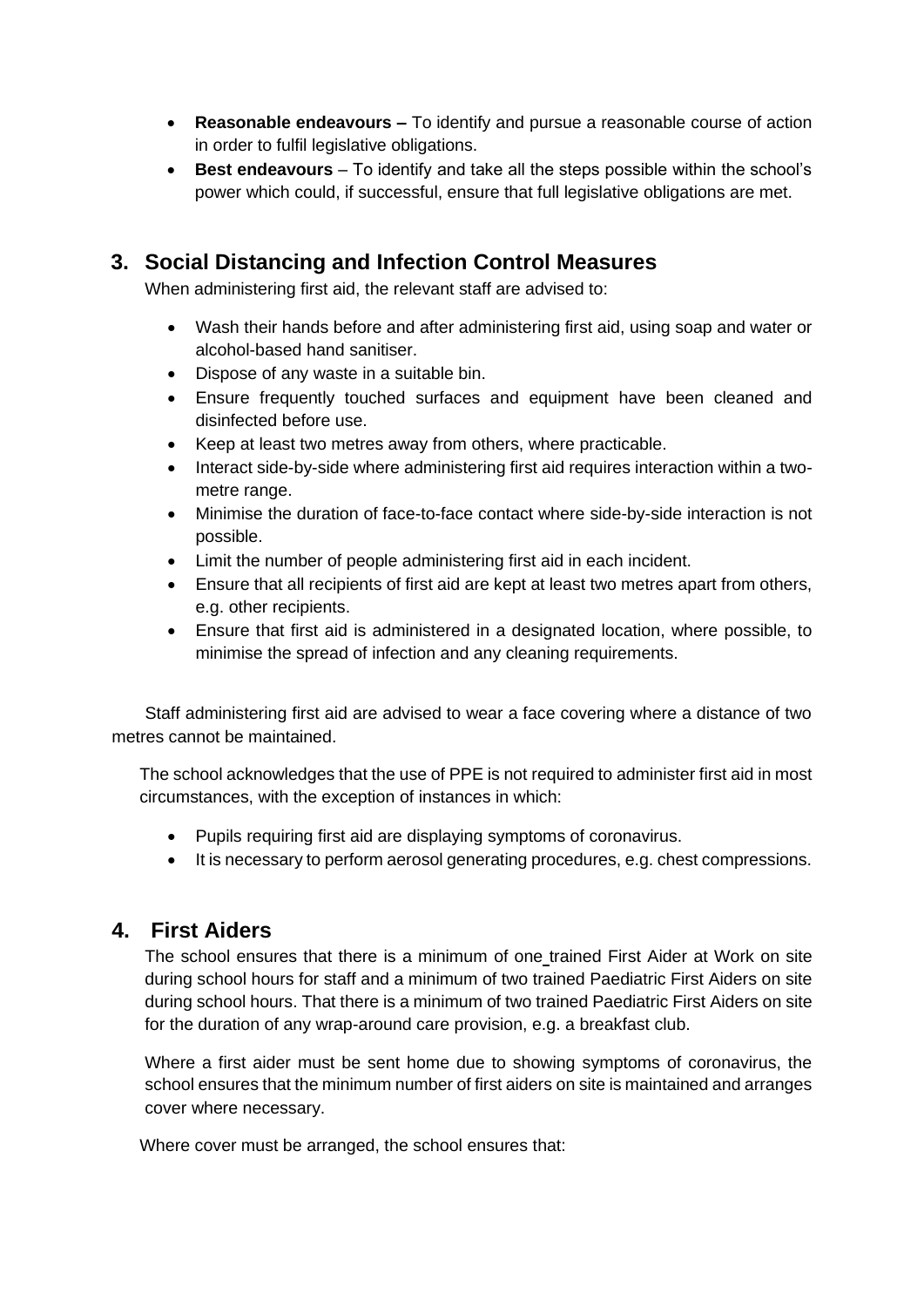- Adequate cover is in place before the member of staff leaves the premises.
- In the event that the member of staff must lawfully remain on site, the individual is isolated in a designated room and follows the school's social distancing and infection control measures.
- Symptomatic individuals strictly do not administer first aid.
- Alternative arrangements are in place to minimise the need for a symptomatic first aider to administer first aid or where first aid provision is compromised, e.g. highrisk activities are suspended.

The school ensures that the needs of first aiders who are clinically vulnerable have been taken into account as part of its risk assessments and that no clinically vulnerable first aider engages in close-contact first aid where they are not supported to do so safely by these risk assessments, or where there is another suitable trained staff member available to undertake the first aid instead.

# **5. First Aid Training**

First aiders' training is kept up-to-date. The school will ensure that any first aider whose First Aid at Work or Emergency First Aid at Work certificate receives requalification before 31 March 2021.

Where a first aider is unable to complete refresher training due to the coronavirus pandemic, they are instructed to undertake any training that can be done online where face-to-face training is not required or available.

# **6. Administering and Handling Medication**

When administering medication, staff will be expected to:

- Follow the procedures set out in the Pupils with Medical Conditions and Administration of Medication.
- Adhere to the school's social distancing and infection control measures as much as possible.
- Minimise the time spent in close proximity to others where maintaining a distance of two metres is not possible – staff should use side-by-side interaction with others instead.
- Minimise face-to-face contact where side-by-side interaction is not practical.

The school acknowledges that the use of PPE is not required to administer medication in most circumstances, with the exception of instances in which pupils requiring medication are displaying symptoms of coronavirus or if staff members are required to do so in accordance with the Infection Control Policy.

When handling and storing medication, staff are advised to: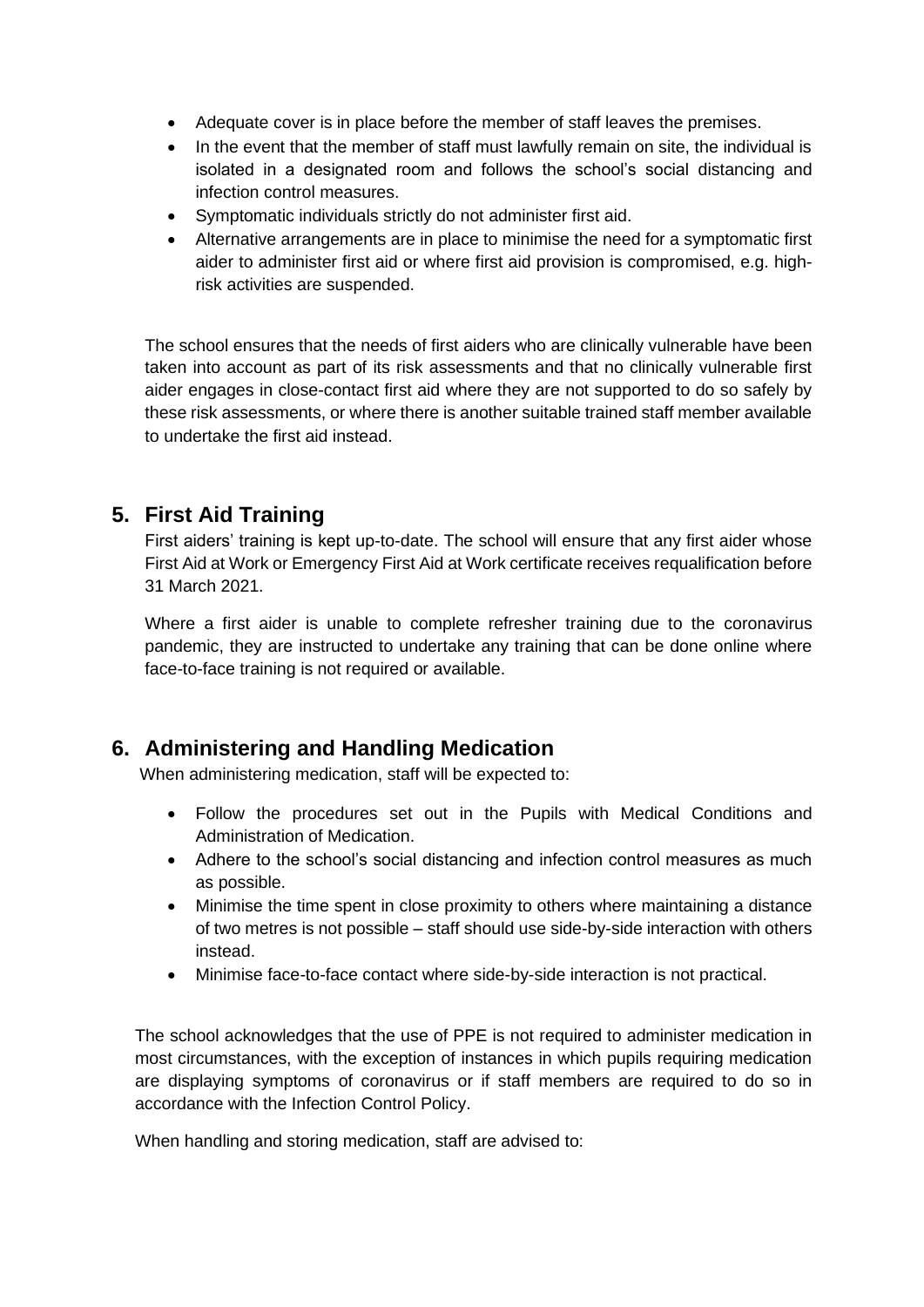- Wash their hands for at least 20 seconds with soap and water or use an alcoholbased hand sanitiser before and after they handle medication.
- Wash and disinfect frequently touched surfaces before contact, including any receptacles for storing medicine, where required.
- Minimise the number of people handling medication.
- Ensure that medication or medical equipment brought in from home is safe to be taken home again.

## **7. Ill Health and Infection**

Where an individual must wait on the school premises to go home when showing symptoms of coronavirus, staff ensure that:

- A suitably trained member of staff administers medication to help manage the individual's symptoms, where required, e.g. paracetamol to combat a high temperature.
- The individual is isolated in a cool, well-ventilated, designated area.
- They adhere to the school's social distancing and infection control measures.
- Areas used by the individual are cleaned and disinfected once they leave, e.g. toilets.

In the event that a symptomatic individual requires first aid or medication, and a distance of two metres is practical and can be maintained, staff will follow the procedures in [section](https://reach2-my.sharepoint.com/personal/helen_cotton_scientia-academy_org_uk/Documents/POLICIES%20TO%20DO/First_Aid%20Policy_template.docx#Socialdistancing)  [3](https://reach2-my.sharepoint.com/personal/helen_cotton_scientia-academy_org_uk/Documents/POLICIES%20TO%20DO/First_Aid%20Policy_template.docx#Socialdistancing) of this appendix. Staff will wear PPE when required to administer first aid or medication to a symptomatic individual if a distance of two metres cannot be maintained, e.g. the pupil is very young or has complex needs.

If a member of staff has helped care for a symptomatic individual and develops symptoms themselves, they are sent home immediately. In the event that a first aider develops coronavirus symptoms, they will be sent home immediately and the headteacher will ensure there remains a sufficient number of first aiders on the premises.

## **8. Emergencies**

Accidents and emergencies are managed in line with [section 6](https://reach2-my.sharepoint.com/personal/helen_cotton_scientia-academy_org_uk/Documents/POLICIES%20TO%20DO/First_Aid%20Policy_template.docx#_Emergency_procedures_1) of the main body of this policy.

When administering emergency first aid, social distancing restrictions do not apply; however, clinically vulnerable first aiders are offered PPE when administering closecontact emergency first aid.

A member of staff calls 999 immediately if a symptomatic individual becomes severely unwell or their life is at risk. Parents who must collect their unwell child from school are informed that they must call 999 if their child becomes severely unwell or their life is at risk.

In the case that someone becomes seriously ill and CPR is required, the responding staff member should adhere to the following procedure: